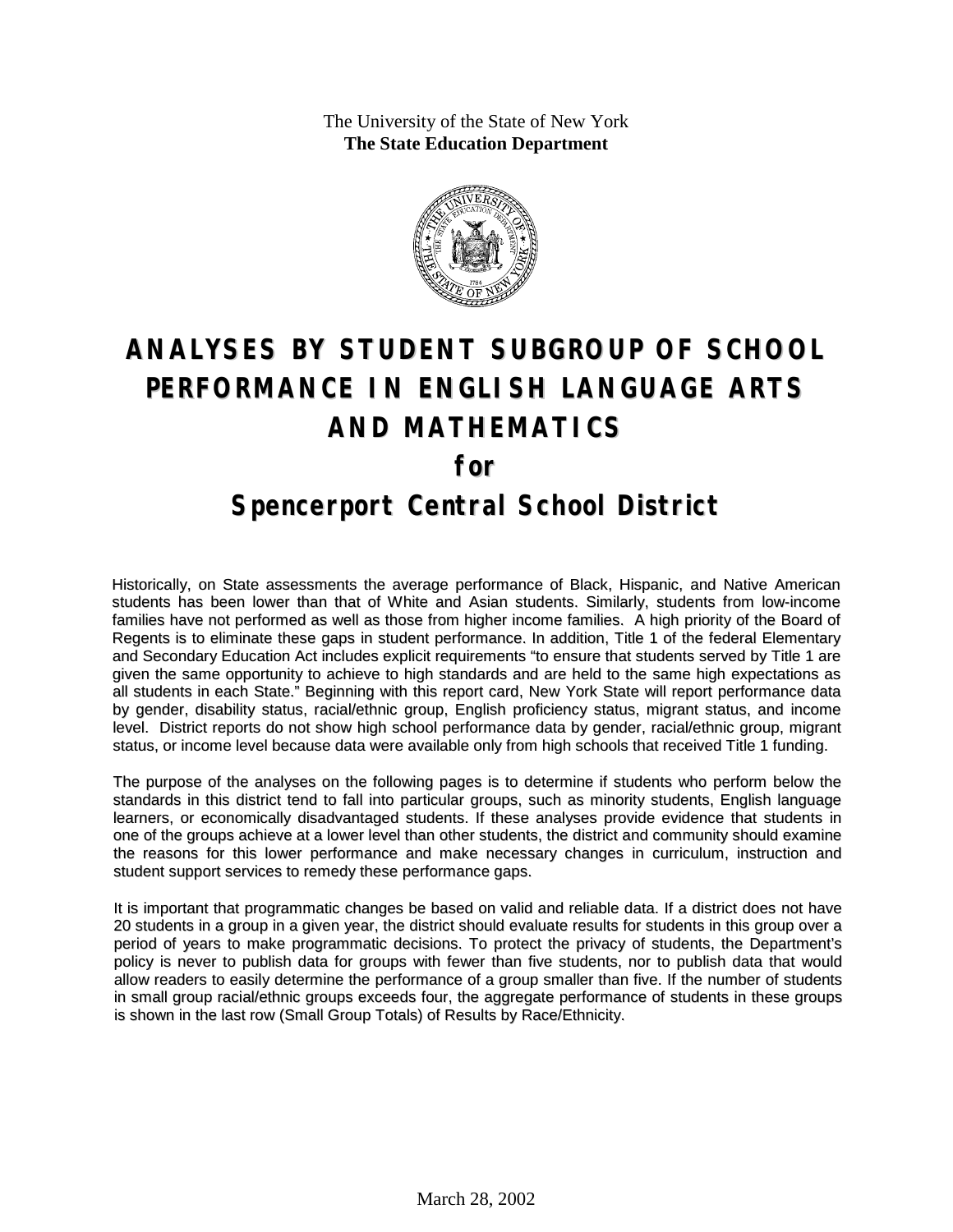# **Elementary English Language Arts**

A description of the performance levels and summary results for all general-education students and all students with disabilities can be found in the *Overview* of the New York State Report Card.

|                                          | <b>Counts of Students</b> |                   |                      |                |             |             |             |                | <b>Percentages</b><br>of Tested |                  |
|------------------------------------------|---------------------------|-------------------|----------------------|----------------|-------------|-------------|-------------|----------------|---------------------------------|------------------|
| <b>Student Subgroup</b>                  |                           | <b>Not Tested</b> |                      | <b>Tested</b>  |             |             |             |                | <b>Students</b>                 |                  |
|                                          | <b>ALT</b>                | <b>ELL</b>        | No<br>Valid<br>Score | Level<br>1     | Level<br>2  | Level<br>3  | Level<br>4  | Total          | Level<br>$2 - 4$                | Level<br>$3 - 4$ |
| Results by Race/Ethnicity                |                           |                   |                      |                |             |             |             |                |                                 |                  |
| American Indian/Alaskan<br><b>Native</b> | $\Omega$                  | 0                 | $\mathbf 0$          | $\mathbf 0$    | $\mathbf 0$ | 0           | $\mathbf 0$ | $\mathbf 0$    | 0%                              | 0%               |
| <b>Black</b>                             | 0                         | 0                 | $\mathbf{1}$         | s              | $\mathbf s$ | $\mathbf s$ | $\mathbf s$ | $\overline{7}$ | $\mathbf s$                     | $\mathbf s$      |
| Hispanic                                 | 0                         | 0                 | $\mathbf{1}$         | $\mathbf S$    | s           | s           | s           | 2              | s                               | s                |
| Asian or Pacific Islander                | 0                         | 0                 | $\mathbf{1}$         | $\mathbf 0$    | $\mathbf 0$ | 4           | 3           | $\overline{7}$ | 100%                            | 100%             |
| White                                    | 3                         | 0                 | 3                    | 8              | 58          | 170         | 60          | 296            | 97%                             | 78%              |
| Total                                    | 3                         | 0                 | 6                    | 9              | 61          | 178         | 64          | 312            | 97%                             | 78%              |
| Small Group Totals (s)                   | 0                         | 0                 | $\mathbf{2}$         | 1              | 3           | 4           | 1           | 9              | 89%                             | 56%              |
| Results by Gender                        |                           |                   |                      |                |             |             |             |                |                                 |                  |
| Female                                   | $\mathbf 0$               | 0                 | 3                    | $\mathbf 5$    | 24          | 89          | 38          | 156            | 97%                             | 81%              |
| Male                                     | 3                         | 0                 | 3                    | $\overline{4}$ | 37          | 89          | 26          | 156            | 97%                             | 74%              |
| Total                                    | 3                         | 0                 | 6                    | 9              | 61          | 178         | 64          | 312            | 97%                             | 78%              |
| Results by English Proficiency Status    |                           |                   |                      |                |             |             |             |                |                                 |                  |
| <b>English Proficient</b>                | 3                         | 0                 | 5                    | 9              | 61          | 178         | 64          | 312            | 97%                             | 78%              |
| <b>Limited English Proficient</b>        | 0                         | $\mathsf 0$       | $\mathbf{1}$         | $\pmb{0}$      | $\mathbf 0$ | 0           | $\mathbf 0$ | $\mathbf 0$    | 0%                              | 0%               |
| Total                                    | 3                         | 0                 | 6                    | 9              | 61          | 178         | 64          | 312            | 97%                             | 78%              |
| Results by Income Level                  |                           |                   |                      |                |             |             |             |                |                                 |                  |
| Economically<br>Disadvantaged            | $\mathbf{1}$              | 0                 | $\mathbf{1}$         | $\overline{2}$ | 14          | 23          | 4           | 43             | 95%                             | 63%              |
| Not Disadvantaged                        | $\overline{2}$            | 0                 | 5                    | $\overline{7}$ | 47          | 155         | 60          | 269            | 97%                             | 80%              |
| Total                                    | 3                         | 0                 | 6                    | 9              | 61          | 178         | 64          | 312            | 97%                             | 78%              |
| Results by Migrant Status                |                           |                   |                      |                |             |             |             |                |                                 |                  |
| <b>Migrant Family</b>                    | 0                         | 0                 | $\pmb{0}$            | $\mathbf 0$    | $\mathbf 0$ | 0           | $\mathbf 0$ | $\mathbf 0$    | 0%                              | 0%               |
| Not Migrant Family                       | 3                         | 0                 | 6                    | 9              | 61          | 178         | 64          | 312            | 97%                             | 78%              |
| Total                                    | 3                         | 0                 | 6                    | 9              | 61          | 178         | 64          | 312            | 97%                             | 78%              |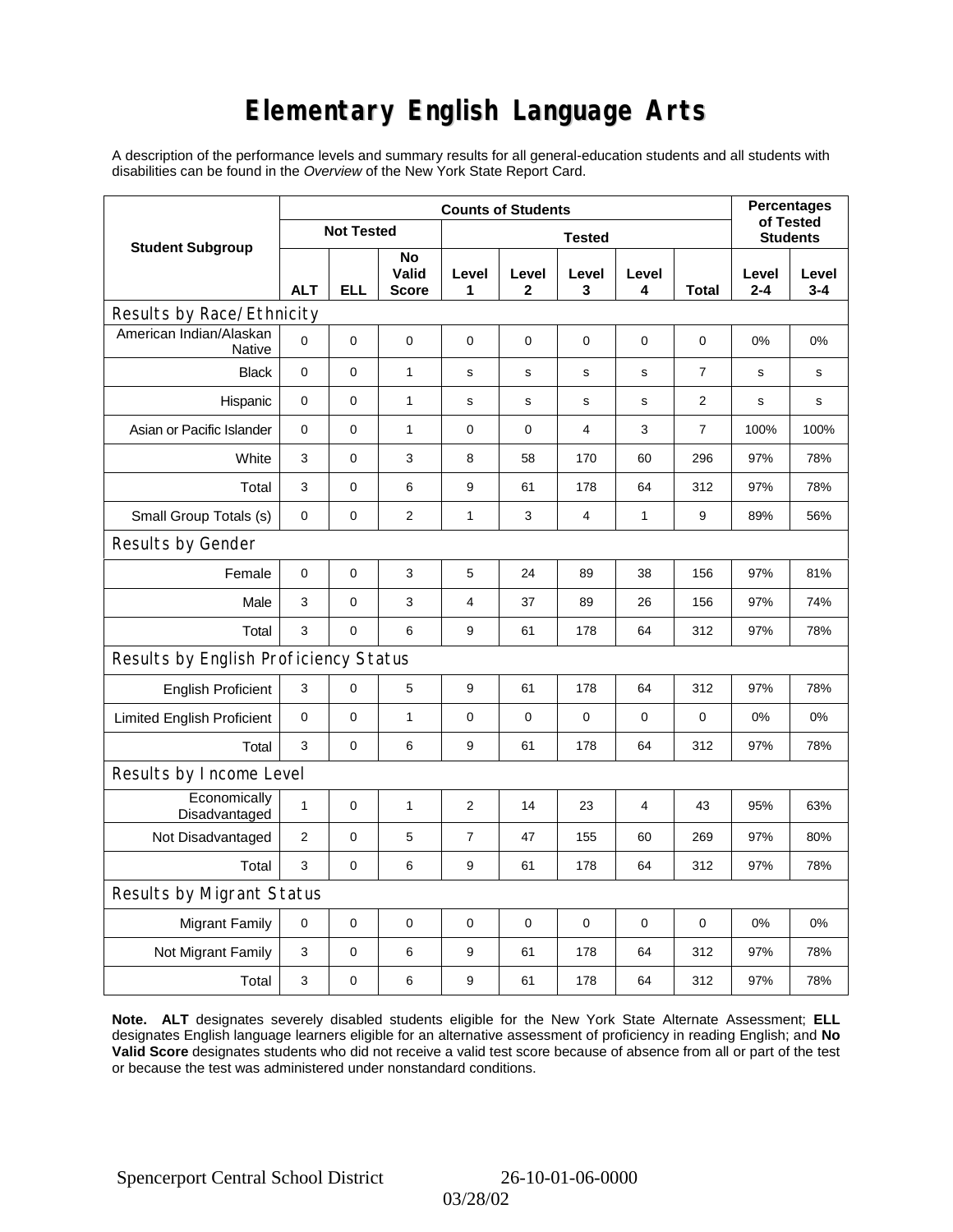# **Elementary Mathematics**

A description of the performance levels and summary results for all general-education students and all students with disabilities can be found in the *Overview* of the New York State Report Card.

|                                       | <b>Counts of Students</b> |                   |                             |                |              |             |                |                 | <b>Percentages</b><br>of Tested |                  |
|---------------------------------------|---------------------------|-------------------|-----------------------------|----------------|--------------|-------------|----------------|-----------------|---------------------------------|------------------|
| <b>Student Subgroup</b>               |                           | <b>Not Tested</b> |                             |                |              |             |                | <b>Students</b> |                                 |                  |
|                                       | <b>ALT</b>                | <b>ELL</b>        | No<br>Valid<br><b>Score</b> | Level<br>1     | Level<br>2   | Level<br>3  | Level<br>4     | Total           | Level<br>2-4                    | Level<br>$3 - 4$ |
| Results by Race/Ethnicity             |                           |                   |                             |                |              |             |                |                 |                                 |                  |
| American Indian/Alaskan<br>Native     | 0                         | $\mathbf 0$       | $\mathbf 0$                 | $\mathbf 0$    | $\mathbf 0$  | 0           | $\mathbf 0$    | $\mathbf 0$     | 0%                              | 0%               |
| <b>Black</b>                          | 0                         | 0                 | $\mathbf 0$                 | s              | S            | s           | $\mathbf s$    | 8               | s                               | s                |
| Hispanic                              | 0                         | $\mathbf 0$       | 0                           | s              | s            | s           | s              | 3               | s                               | s                |
| Asian or Pacific Islander             | $\mathbf 0$               | $\mathbf 0$       | 0                           | 0              | $\mathbf 0$  | 5           | 3              | 8               | 100%                            | 100%             |
| White                                 | 3                         | 0                 | 6                           | 6              | 42           | 145         | 100            | 293             | 98%                             | 84%              |
| Total                                 | 3                         | $\mathbf 0$       | 6                           | 8              | 43           | 156         | 105            | 312             | 97%                             | 84%              |
| Small Group Totals (s)                | 0                         | 0                 | 0                           | 2              | $\mathbf{1}$ | 6           | $\overline{2}$ | 11              | 82%                             | 73%              |
| Results by Gender                     |                           |                   |                             |                |              |             |                |                 |                                 |                  |
| Female                                | 0                         | 0                 | 5                           | 3              | 21           | 81          | 49             | 154             | 98%                             | 84%              |
| Male                                  | 3                         | 0                 | $\mathbf{1}$                | 5              | 22           | 75          | 56             | 158             | 97%                             | 83%              |
| Total                                 | 3                         | 0                 | 6                           | 8              | 43           | 156         | 105            | 312             | 97%                             | 84%              |
| Results by English Proficiency Status |                           |                   |                             |                |              |             |                |                 |                                 |                  |
| <b>English Proficient</b>             | 3                         | 0                 | 6                           | $\mathbf S$    | $\mathbf S$  | $\mathbf S$ | $\mathbf s$    | 311             | s                               | s                |
| <b>Limited English Proficient</b>     | 0                         | 0                 | $\pmb{0}$                   | $\mathbf s$    | $\mathbf s$  | s           | $\mathbf s$    | 1               | s                               | s                |
| Total                                 | 3                         | $\pmb{0}$         | 6                           | 8              | 43           | 156         | 105            | 312             | 97%                             | 84%              |
| Results by Income Level               |                           |                   |                             |                |              |             |                |                 |                                 |                  |
| Economically<br>Disadvantaged         | $\mathbf{1}$              | 0                 | 2                           | 4              | 8            | 23          | 7              | 42              | 90%                             | 71%              |
| Not Disadvantaged                     | $\overline{2}$            | 0                 | $\overline{4}$              | $\overline{4}$ | 35           | 133         | 98             | 270             | 99%                             | 86%              |
| Total                                 | 3                         | $\mathbf 0$       | 6                           | 8              | 43           | 156         | 105            | 312             | 97%                             | 84%              |
| Results by Migrant Status             |                           |                   |                             |                |              |             |                |                 |                                 |                  |
| <b>Migrant Family</b>                 | 0                         | 0                 | 0                           | 0              | 0            | 0           | $\mathbf 0$    | 0               | 0%                              | 0%               |
| Not Migrant Family                    | 3                         | 0                 | 6                           | 8              | 43           | 156         | 105            | 312             | 97%                             | 84%              |
| Total                                 | 3                         | 0                 | 6                           | 8              | 43           | 156         | 105            | 312             | 97%                             | 84%              |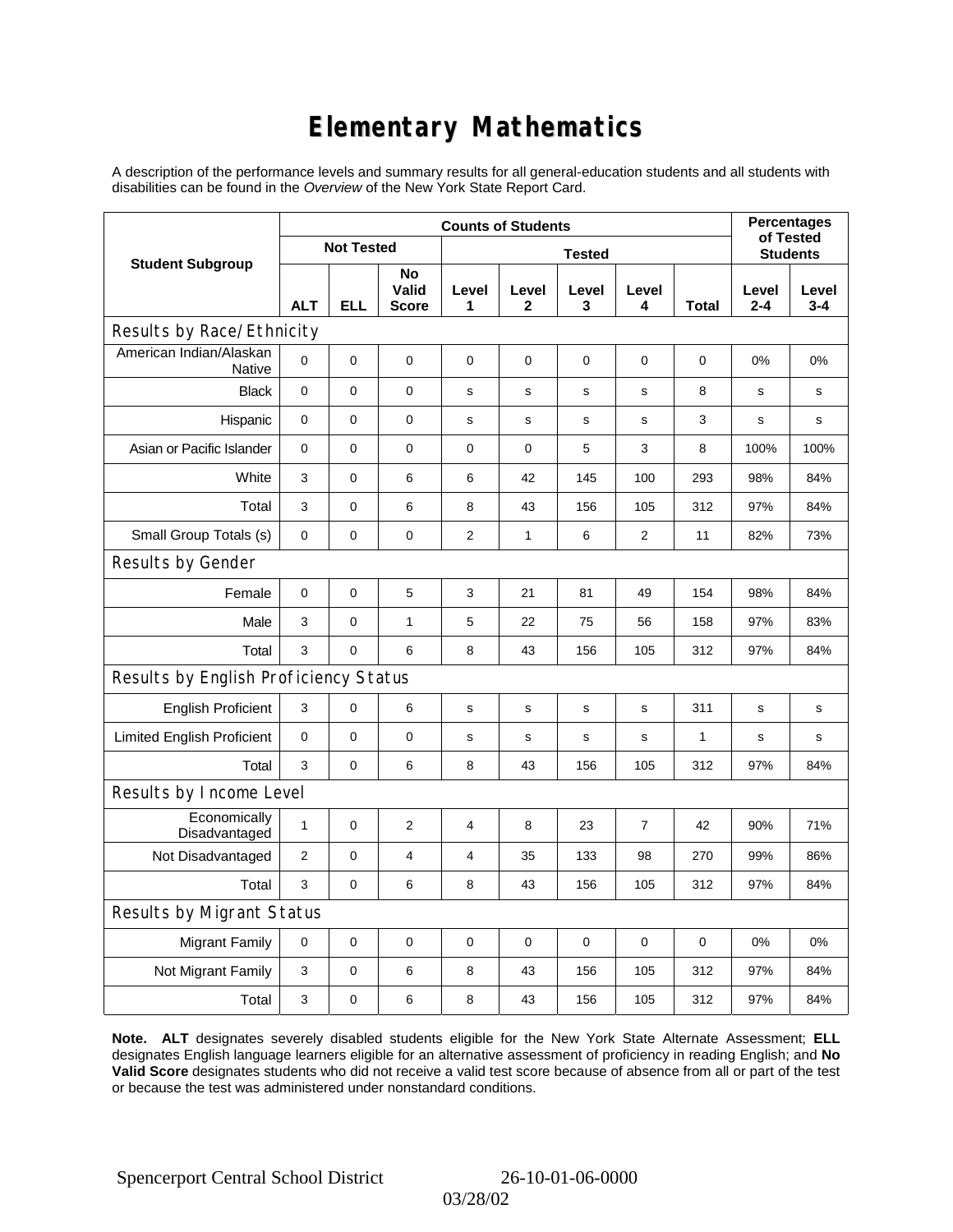### **Middle-Level English Language Arts**

A description of the performance levels and summary results for all general-education students and all students with disabilities can be found in the *Overview* of the New York State Report Card.

|                                       | <b>Counts of Students</b> |                   |                             |                |                |                |              |                | <b>Percentages</b><br>of Tested |                  |
|---------------------------------------|---------------------------|-------------------|-----------------------------|----------------|----------------|----------------|--------------|----------------|---------------------------------|------------------|
| <b>Student Subgroup</b>               |                           | <b>Not Tested</b> |                             | <b>Tested</b>  |                |                |              |                | <b>Students</b>                 |                  |
|                                       | <b>ALT</b>                | <b>ELL</b>        | No<br>Valid<br><b>Score</b> | Level<br>1     | Level<br>2     | Level<br>3     | Level<br>4   | Total          | Level<br>$2 - 4$                | Level<br>$3 - 4$ |
| Results by Race/Ethnicity             |                           |                   |                             |                |                |                |              |                |                                 |                  |
| American Indian/Alaskan<br>Native     | 0                         | $\mathbf 0$       | $\mathbf 0$                 | $\pmb{0}$      | $\mathbf 0$    | 0              | 0            | 0              | 0%                              | 0%               |
| <b>Black</b>                          | 0                         | 0                 | $\mathbf{1}$                | $\overline{4}$ | 11             | $\overline{4}$ | $\mathbf{1}$ | 20             | 80%                             | 25%              |
| Hispanic                              | 0                         | 0                 | $\mathbf{2}$                | $\mathbf s$    | $\mathbf s$    | $\mathbf s$    | $\mathbf s$  | 4              | $\mathbf s$                     | s                |
| Asian or Pacific Islander             | 0                         | 0                 | $\mathbf 0$                 | $\mathbf s$    | $\mathbf s$    | s              | $\mathbf s$  | $\overline{7}$ | s                               | s                |
| White                                 | $\overline{2}$            | 0                 | 10                          | 19             | 118            | 150            | 46           | 333            | 94%                             | 59%              |
| Total                                 | $\overline{2}$            | 0                 | 13                          | 23             | 131            | 157            | 53           | 364            | 94%                             | 58%              |
| Small Group Totals (s)                | $\mathbf 0$               | 0                 | $\mathbf{2}$                | $\pmb{0}$      | $\overline{2}$ | 3              | 6            | 11             | 100%                            | 82%              |
| Results by Gender                     |                           |                   |                             |                |                |                |              |                |                                 |                  |
| Female                                | $\mathbf{1}$              | $\mathsf 0$       | $\overline{\mathbf{4}}$     | 9              | 47             | 88             | 33           | 177            | 95%                             | 68%              |
| Male                                  | $\mathbf{1}$              | 0                 | 9                           | 14             | 84             | 69             | 20           | 187            | 93%                             | 48%              |
| Total                                 | $\overline{2}$            | 0                 | 13                          | 23             | 131            | 157            | 53           | 364            | 94%                             | 58%              |
| Results by English Proficiency Status |                           |                   |                             |                |                |                |              |                |                                 |                  |
| <b>English Proficient</b>             | 2                         | 0                 | 11                          | 23             | 131            | 157            | 53           | 364            | 94%                             | 58%              |
| <b>Limited English Proficient</b>     | 0                         | 0                 | $\mathbf{2}$                | $\pmb{0}$      | $\mathbf 0$    | 0              | 0            | 0              | 0%                              | 0%               |
| Total                                 | $\overline{2}$            | 0                 | 13                          | 23             | 131            | 157            | 53           | 364            | 94%                             | 58%              |
| Results by Income Level               |                           |                   |                             |                |                |                |              |                |                                 |                  |
| Economically<br>Disadvantaged         | 0                         | $\mathsf 0$       | 8                           | 6              | 18             | 18             | 5            | 47             | 87%                             | 49%              |
| Not Disadvantaged                     | $\overline{2}$            | 0                 | 5                           | 17             | 113            | 139            | 48           | 317            | 95%                             | 59%              |
| Total                                 | $\overline{2}$            | $\mathbf 0$       | 13                          | 23             | 131            | 157            | 53           | 364            | 94%                             | 58%              |
| Results by Migrant Status             |                           |                   |                             |                |                |                |              |                |                                 |                  |
| <b>Migrant Family</b>                 | $\mathbf 0$               | 0                 | $\pmb{0}$                   | 0              | $\mathbf 0$    | 0              | 0            | $\mathbf 0$    | 0%                              | 0%               |
| Not Migrant Family                    | $\overline{c}$            | 0                 | 13                          | 23             | 131            | 157            | 53           | 364            | 94%                             | 58%              |
| Total                                 | $\overline{2}$            | 0                 | 13                          | 23             | 131            | 157            | 53           | 364            | 94%                             | 58%              |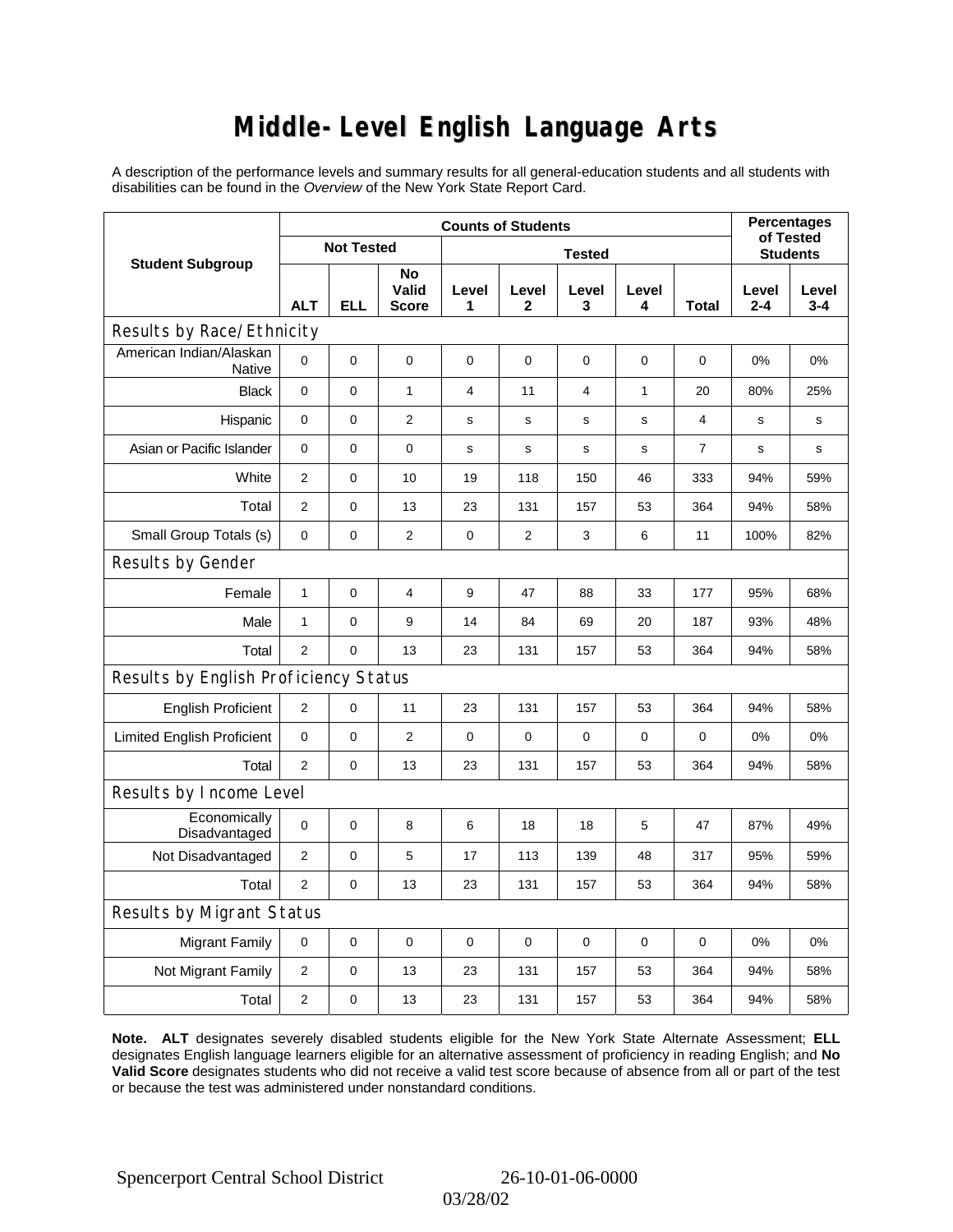### **Middle-Level Mathematics**

A description of the performance levels and summary results for all general-education students and all students with disabilities can be found in the *Overview* of the New York State Report Card.

|                                          | <b>Counts of Students</b> |                   |                             |             |                       |                |                 |                | <b>Percentages</b><br>of Tested |                  |
|------------------------------------------|---------------------------|-------------------|-----------------------------|-------------|-----------------------|----------------|-----------------|----------------|---------------------------------|------------------|
| <b>Student Subgroup</b>                  |                           | <b>Not Tested</b> |                             |             |                       |                | <b>Students</b> |                |                                 |                  |
|                                          | <b>ALT</b>                | <b>ELL</b>        | No<br>Valid<br><b>Score</b> | Level<br>1  | Level<br>$\mathbf{2}$ | Level<br>3     | Level<br>4      | <b>Total</b>   | Level<br>$2 - 4$                | Level<br>$3 - 4$ |
| Results by Race/Ethnicity                |                           |                   |                             |             |                       |                |                 |                |                                 |                  |
| American Indian/Alaskan<br><b>Native</b> | $\mathbf 0$               | 0                 | $\mathbf 0$                 | $\mathbf 0$ | $\mathbf 0$           | 0              | 0               | 0              | $0\%$                           | 0%               |
| <b>Black</b>                             | $\mathbf 0$               | 0                 | $\mathbf{1}$                | 5           | 8                     | $\overline{7}$ | $\mathbf 0$     | 20             | 75%                             | 35%              |
| Hispanic                                 | 0                         | 0                 | 0                           | 0           | 3                     | 2              | 1               | 6              | 100%                            | 50%              |
| Asian or Pacific Islander                | 0                         | 0                 | 0                           | $\mathbf 0$ | $\mathbf{1}$          | $\overline{4}$ | $\overline{2}$  | $\overline{7}$ | 100%                            | 86%              |
| White                                    | 2                         | 0                 | 10                          | 21          | 78                    | 181            | 53              | 333            | 94%                             | 70%              |
| Total                                    | 2                         | 0                 | 11                          | 26          | 90                    | 194            | 56              | 366            | 93%                             | 68%              |
| Small Group Totals (s)                   | $\mathbf 0$               | 0                 | $\pmb{0}$                   | $\pmb{0}$   | 0                     | 0              | 0               | 0              | 0%                              | 0%               |
| Results by Gender                        |                           |                   |                             |             |                       |                |                 |                |                                 |                  |
| Female                                   | $\mathbf{1}$              | 0                 | 4                           | 11          | 48                    | 90             | 28              | 177            | 94%                             | 67%              |
| Male                                     | $\mathbf{1}$              | 0                 | $\overline{7}$              | 15          | 42                    | 104            | 28              | 189            | 92%                             | 70%              |
| Total                                    | $\overline{2}$            | 0                 | 11                          | 26          | 90                    | 194            | 56              | 366            | 93%                             | 68%              |
| Results by English Proficiency Status    |                           |                   |                             |             |                       |                |                 |                |                                 |                  |
| <b>English Proficient</b>                | $\overline{c}$            | 0                 | 11                          | s           | s                     | s              | s               | 364            | s                               | s                |
| <b>Limited English Proficient</b>        | 0                         | 0                 | 0                           | s           | s                     | $\mathbf s$    | $\mathbf s$     | $\overline{2}$ | $\mathbf s$                     | s                |
| Total                                    | 2                         | 0                 | 11                          | 26          | 90                    | 194            | 56              | 366            | 93%                             | 68%              |
| Results by Income Level                  |                           |                   |                             |             |                       |                |                 |                |                                 |                  |
| Economically<br>Disadvantaged            | $\mathbf 0$               | 0                 | 4                           | 6           | 16                    | 26             | 3               | 51             | 88%                             | 57%              |
| Not Disadvantaged                        | $\mathbf{2}$              | 0                 | $\overline{7}$              | 20          | 74                    | 168            | 53              | 315            | 94%                             | 70%              |
| Total                                    | 2                         | 0                 | 11                          | 26          | 90                    | 194            | 56              | 366            | 93%                             | 68%              |
| <b>Results by Migrant Status</b>         |                           |                   |                             |             |                       |                |                 |                |                                 |                  |
| <b>Migrant Family</b>                    | $\mathbf 0$               | 0                 | 0                           | $\mathbf 0$ | 0                     | $\mathbf 0$    | $\mathbf 0$     | $\mathbf 0$    | 0%                              | 0%               |
| Not Migrant Family                       | 2                         | 0                 | 11                          | 26          | 90                    | 194            | 56              | 366            | 93%                             | 68%              |
| Total                                    | $\mathbf{2}$              | 0                 | 11                          | 26          | 90                    | 194            | 56              | 366            | 93%                             | 68%              |